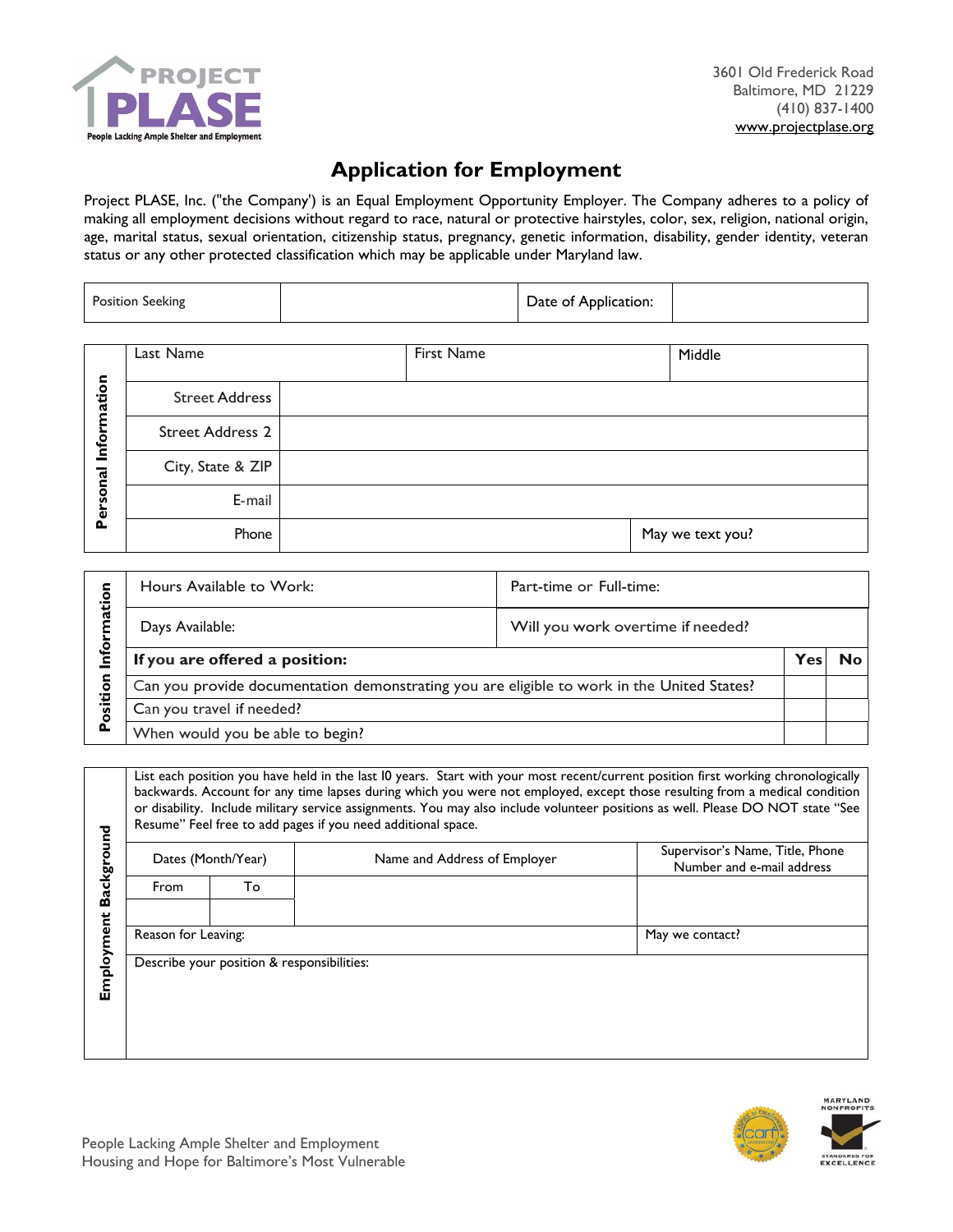

|                       | Dates (Month/Year)  |                    | Name and Address of Employer               |                 |                 | Supervisor's Name, Title, Phone<br>Number and e-mail address |
|-----------------------|---------------------|--------------------|--------------------------------------------|-----------------|-----------------|--------------------------------------------------------------|
|                       | From                | To                 |                                            |                 |                 |                                                              |
|                       | Reason for Leaving: |                    |                                            |                 | May we contact? |                                                              |
| Employment Background |                     |                    | Describe your position & responsibilities: |                 |                 |                                                              |
|                       |                     | Dates (Month/Year) | Name and Address of Employer               |                 |                 | Supervisor's Name, Title, Phone<br>Number and e-mail address |
|                       | From                | To                 |                                            |                 |                 |                                                              |
|                       | Reason for Leaving: |                    |                                            |                 | May we contact? |                                                              |
| Employment Background |                     |                    | Describe your position & responsibilities: |                 |                 |                                                              |
|                       |                     | Dates (Month/Year) | Name and Address of Employer               |                 |                 | Supervisor's Name, Title, Phone<br>Number and e-mail address |
|                       | From                | To                 |                                            |                 |                 |                                                              |
|                       | Reason for Leaving: |                    |                                            |                 | May we contact? |                                                              |
| Employment Background |                     |                    | Describe your position & responsibilities: |                 |                 |                                                              |
|                       | Type of School      |                    | Name & Location                            | Course or Major | Graduate?       | Degree                                                       |

|                                          | Type of School           | Name & Location | Course or Major | Graduate? | Degree |
|------------------------------------------|--------------------------|-----------------|-----------------|-----------|--------|
| 짇<br>5<br><b>Backgrou</b><br>Educational | High School              |                 |                 |           |        |
|                                          | College/University       |                 |                 |           |        |
|                                          | Post-Graduate            |                 |                 |           |        |
|                                          | <b>Business or Trade</b> |                 |                 |           |        |
|                                          | Other                    |                 |                 |           |        |